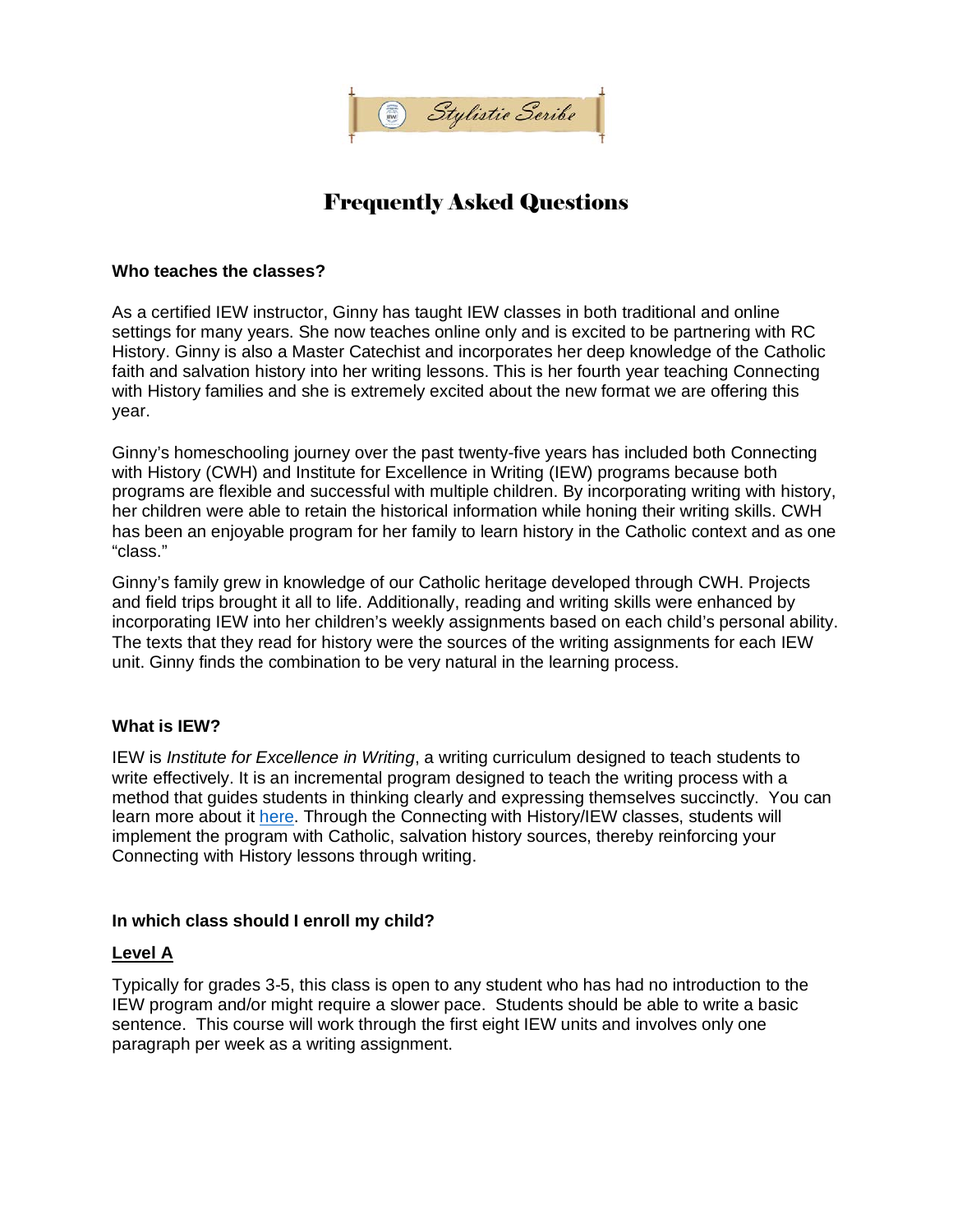## **Level B**

Typically for students in grades 6-8, this class requires that students have had at least one year of IEW experience. The writing course begins with a brief review, so an older student with no IEW experience may easily catch on. This course will work through all nine IEW units, and students will end the school year writing five-paragraph essays and critiques.

### **Do I need to be using the Connecting with History (CWH) program to participate in these classes?**

The classes offered through RC History are designed to be a support to families using the Connecting with History program. The classes assume that you are using CWH. Students use books from CWH as source material.

### **Which volumes of Connecting with History do the classes cover?**

The classes use source material from all volumes of CWH. You enroll in whichever volume you will be studying this school year.

#### **Are the classes live?**

**The lessons themselves are recorded.** There are several advantages to this format.

- **Our lessons contain more concentrated teaching content** than a live course because there are no interruptions from conversations or technical difficulties.
- The lessons include **classwork that the student works on as he or she goes through the lesson**; pausing the video to work on these handouts as the teacher guides them through the skills allows students to actively engage in the lessons. This practice is an integral part of the learning process. **Students are not passively watching a screen.**
- **You are not tied to a pre-scheduled time** to participate in the classes. We understand that families are busy and that "life happens." With these lessons there is no missing out or getting behind. You decide on the schedule that works best for your family.
- **Students can progress at their own speed**. Some lessons are more challenging than others and will take more time and practice. With these classes that is not a problem, it is an opportunity to achieve mastery in each skill.
- There are **no cameras** involved. This ensures more privacy and security.

#### **What services does the teacher provide?**

- All videos and instructional materials have been created directly by the teacher to compliment and coordinate IEW and Connecting with History. You will not find this anywhere else!
- Each lesson includes homework assignments that are completed by the student and submitted to the teacher through a student assignment portal.
- In response to the strengths of each written assignment your child submits, Ginny provides feedback that not only focuses on whether all the lesson's checklist requirements are met,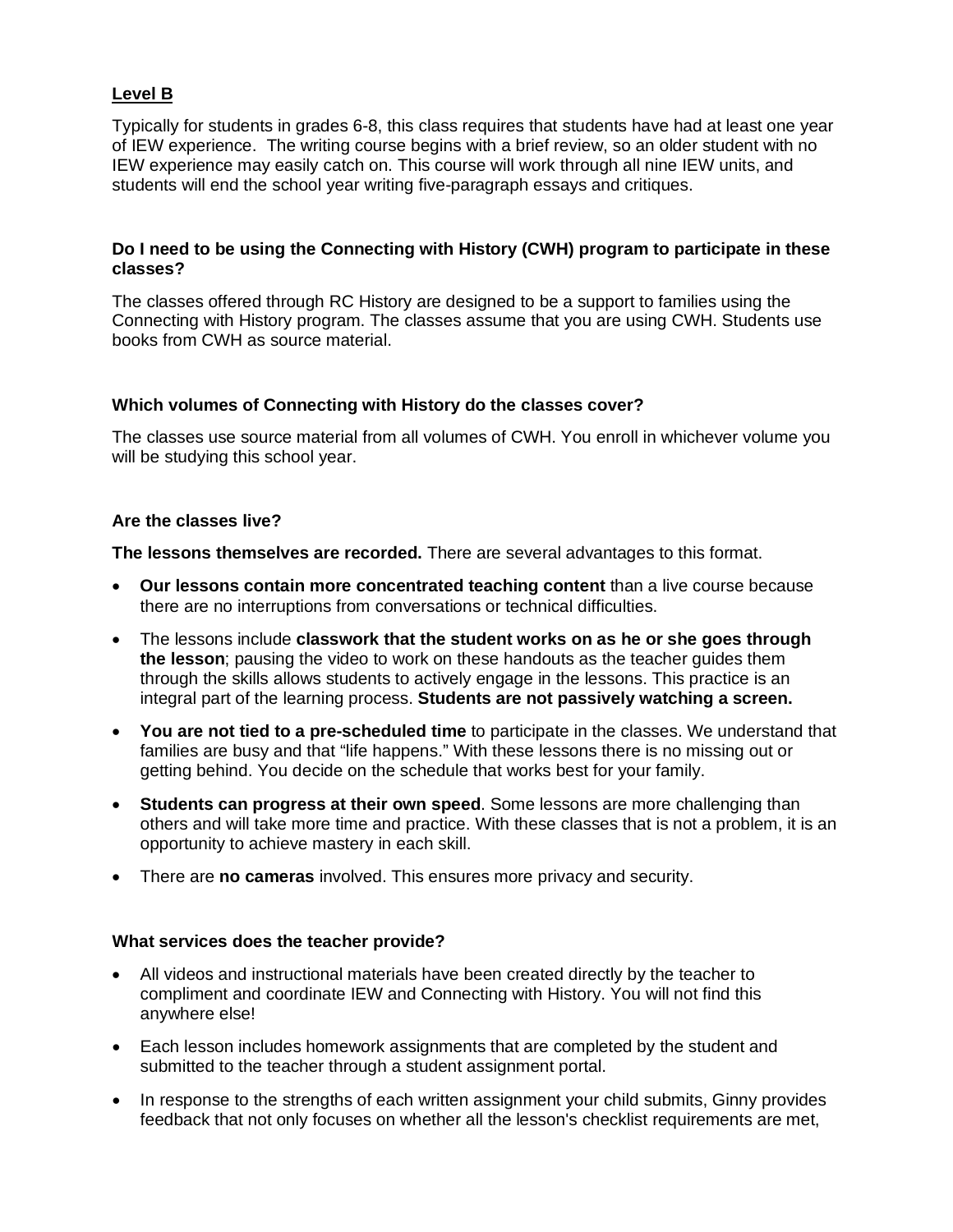but also addresses spelling, punctuation, grammar, and other mechanics. Suggested revisions are included to improve sentence structure and clarity of content. She offers as much feedback as possible so that each student is personally given the opportunity to effectively revise their individual assignments. This is an extremely effective way to instill written skills.

• If at any time you or your child have questions about an assignment, you may contact Ginny via email. She is extremely responsive and eager to help you succeed!

#### **How are the classes organized?**

The classes are organized by Connecting with History units with IEW skills taught sequentially.

IEW lessons are divided by CWH units according to the source texts used as models.

Because the skills in IEW are sequential and spiral review is incorporated into each lesson, each lesson must be completed before the next one is available. This ensures that no lessons or quizzes are skipped. The videos are also formatted such that they must be completely viewed before the related assignment is unlocked.

Assignments are submitted via a student assignment portal that is also the area where they will receive their feedback, editing, and advising from the teacher. They can message the teacher from the portal with questions they may have when their assignment is returned. You may also contact Ginny by email.

#### **What do the lessons include?**

Each lesson is made up of incremental writing skills, grammar lessons, vocabulary words related to the Connecting with History unit that they practice and use in their writing assignments, and content pertaining to history and the Catholic faith. These are not history or catechism courses however they will compliment and enhance your child's other studies.

There are also quizzes, games, and supplemental material to add to the fun and learning experience!

#### **If I have two children at the same level, do I enroll each individually?**

Yes, each child must be registered individually. Each child receives personalized editing, feedback and assistance with their work. Additionally, students need to have separate access to the assignment portal via individual email addresses.

#### **How long will I be able to access the classes?**

There will be a live Q&A with Ginny in August. Access to the classes will open August 29 and close May 31. The schedule includes pre-scheduled breaks during the school year, during which Ginny will not be available. Students may still work on lessons during these times if you wish, however only one assignment may be submitted during a scheduled break. You will be provided with a calendar upon enrollment.